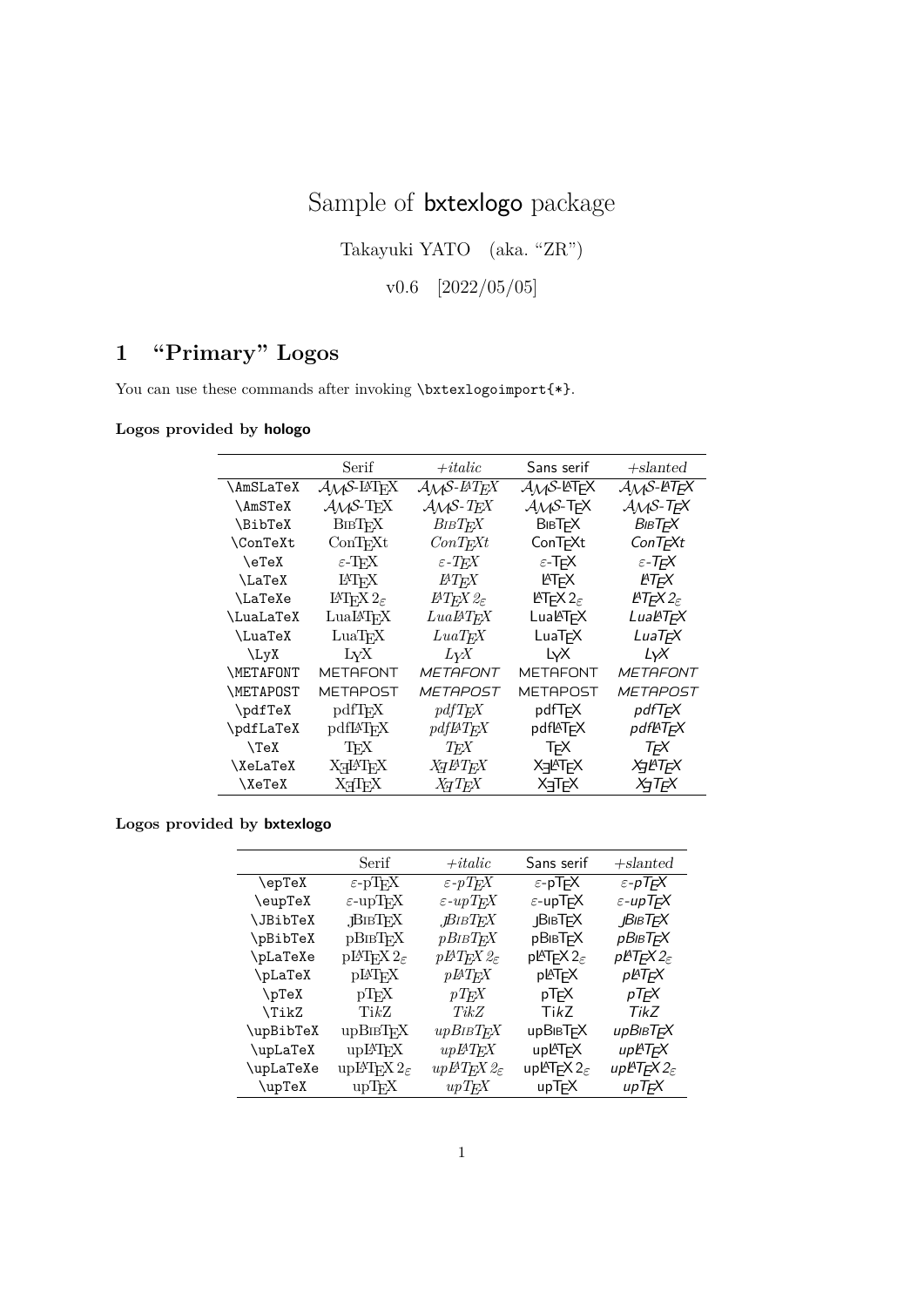# **2 "Secondary" Logos**

You can use these commands after invoking \bxtexlogoimport{\*\*}.

## **Logos provided by hologo**

|                     | Serif                    | $+$ <i>italic</i>     | Sans serif                            | $+slanted$           |
|---------------------|--------------------------|-----------------------|---------------------------------------|----------------------|
| <b>\HanTheThanh</b> | Hàn Thế Thành            | Hàn Thế Thành         | Hàn Thế Thành                         | Hàn Thế Thành        |
| \KOMAScript         | KOMA-Script              | <b>KOMA-Script</b>    | KOMA-Script                           | KOMA-Script          |
| <b>\LaTeXTeX</b>    | (LA)T <sub>F</sub> X     | (EA)T <sub>F-</sub> X | (LA)T <sub>F</sub> X                  | (LA)T <sub>F</sub> X |
| <b>NTS</b>          | $\mathcal{N}$ TS         | MгS                   | $\mathcal{N} \mathcal{T} \mathcal{S}$ | $\mathcal{N}$ TS     |
| \PiCTeX             | $P_{I}CT_{F}X$           | $P_{I}CT_{F}X$        | PICT <sub>F</sub> X                   | PICTFX               |
| \SageTeX            | SageTrX                  | $SageT$ FX            | SageTrX                               | SageT <sub>F</sub> X |
| SLiTeX              | <b>SLIT<sub>F</sub>X</b> | <b>SUTFX</b>          | <b>SLITFX</b>                         | <b>SUTFX</b>         |
| \teTeX              | $teT$ FX                 | $teT$ FX              | teTFX                                 | $teT_fX$             |
| <b>TTH</b>          | $T_{\rm T}$ H            | $T_{T}H$              | T+H                                   | T+H                  |

## **Logos provided by bxtexlogo**

|                                                            | Serif                                                               | $+ it alic$                          | Sans serif                               | $+$ slanted                              |
|------------------------------------------------------------|---------------------------------------------------------------------|--------------------------------------|------------------------------------------|------------------------------------------|
| $\hbox{\scriptsize\textsf{\scriptsize{A}}pTe\overline{X}}$ | ApTEX                                                               | ApT <sub>E</sub> X                   | ApT <sub>F</sub> X                       | ApTEX                                    |
| \CSTUG                                                     | <b>CSTUG</b>                                                        | $\mathcal{C}STUG$                    | C <sub>S</sub> TUG                       | CSTUG                                    |
| <b>\DVIPDFMx</b>                                           | DVIPDFMx                                                            | <i>DVIPDFMx</i>                      | <b>DVIPDFMx</b>                          | <b>DVIPDFMx</b>                          |
| \HeVeA                                                     | <b>HEVEA</b>                                                        | <b>HEVEA</b>                         | <b>HEVEA</b>                             | <b>HEVEA</b>                             |
| <b>\HiTeX</b>                                              | HiT <sub>E</sub> X                                                  | $HiT_E X$                            | <b>HiT<sub>E</sub>X</b>                  | HiT <sub>E</sub> X                       |
| \JBibTeX                                                   | $\mathbf{f} \mathbf{B} \mathbf{B} \mathbf{T} \mathbf{E} \mathbf{X}$ | JBIBT E X                            | <b>JBIBTEX</b>                           | <b>JBIBT<sub>E</sub>X</b>                |
| \JLaTeX                                                    | JATEX                                                               | ,⊮TEX                                | <b>J</b> <sup>A</sup> T <sub>E</sub> X   | <b>J</b> AT <sub>E</sub> X               |
| \JTeX                                                      | JIEX                                                                | $J\!I\!E\!X$                         | JTEX                                     | JTEX                                     |
| \KaTeX                                                     | KAT <sub>E</sub> X                                                  | KATEX                                | KATFX                                    | KATFX                                    |
| \KET                                                       | $\text{K}_{\text{E}}\text{T}$                                       | $K_{\!E\!T}$                         | KET                                      | KET                                      |
| \KETpic                                                    | K <sub>F</sub> Tpic                                                 | K <sub>E</sub> Tpic                  | KETpic                                   | KETpic                                   |
| \LaTeXiT                                                   | LAT <sub>F</sub> XIT                                                | ĿΤϝΧİΤ                               | <b>AT<sub>E</sub>XiT</b>                 | <b>LATEXIT</b>                           |
| \LaTeXML                                                   | <b>IAT</b> EXML                                                     | $_{\it HT_{E}XML}$                   | <b>LATEXML</b>                           | <b>LATEXML</b>                           |
| \logoAleph                                                 | ×                                                                   | ×                                    | ×                                        | ×                                        |
| \logoLambda                                                | Λ                                                                   | Λ                                    | Λ                                        | $\Lambda$                                |
| \logoLamed                                                 | ら                                                                   | ら                                    | ら                                        | ら                                        |
| \logo0mega                                                 | Ω                                                                   | Ω                                    | Ω                                        | Ω                                        |
| \OpTeX                                                     | $\ensuremath{\mathbf{OpT}\mathbf{E}\mathbf{X}}$                     | $OpT_EX$                             | OpTEX                                    | OpT <sub>E</sub> X                       |
| \pTeXsT                                                    | pTFXsT                                                              | pTFXsT                               | pTEXsT                                   | pTϝXsT                                   |
| \TeXXeT                                                    | $T_F X - X_T T$                                                     | $T_F X - X_T T$                      | T <sub>F</sub> X-- <b>X<sub>∃</sub>T</b> | <i>T<sub>F</sub>X--</i> X <sub>∃</sub> T |
| $\chi$ yM                                                  | Хĥ                                                                  | ХĥЛ                                  | Хĥи                                      | хŶМ                                      |
| \XyMTeX                                                    | XÎMTEX                                                              | XÎMTEX                               | X <sup>î</sup> MT <sub>E</sub> X         | XÎMT <sub>E</sub> X                      |
| \BaSiX                                                     | <b>BASIX</b>                                                        | <b>BASJX</b>                         | <b>BASIX</b>                             | <b>BASK</b>                              |
| \OneTeX                                                    | $1\!\mathrm{T_F}\!X$                                                | $1\!\!1_{T\!E^{\!X}}$                | $1$ T <sub>E</sub> $\times$              | 11 tex                                   |
| \SuyahTeX                                                  | $\lambda \gamma T_{E} X$                                            | $\lambda$ <i>†7<math>T_E</math>X</i> | <b>XTTEX</b>                             | <i><b>XヤアTFX</b></i>                     |
| \SATySFi                                                   | <b>SATYSFI</b>                                                      | SATYSFI                              | <b>SATYSFI</b>                           | <b>SATYSFI</b>                           |
| \TeXonLaTeX                                                | TEX ON L <sup>AT</sup> EX                                           | TFX ON L <sup>H</sup> TEX            | TFX ON LATEX                             | TFX ON L <sup>H</sup> TEX                |